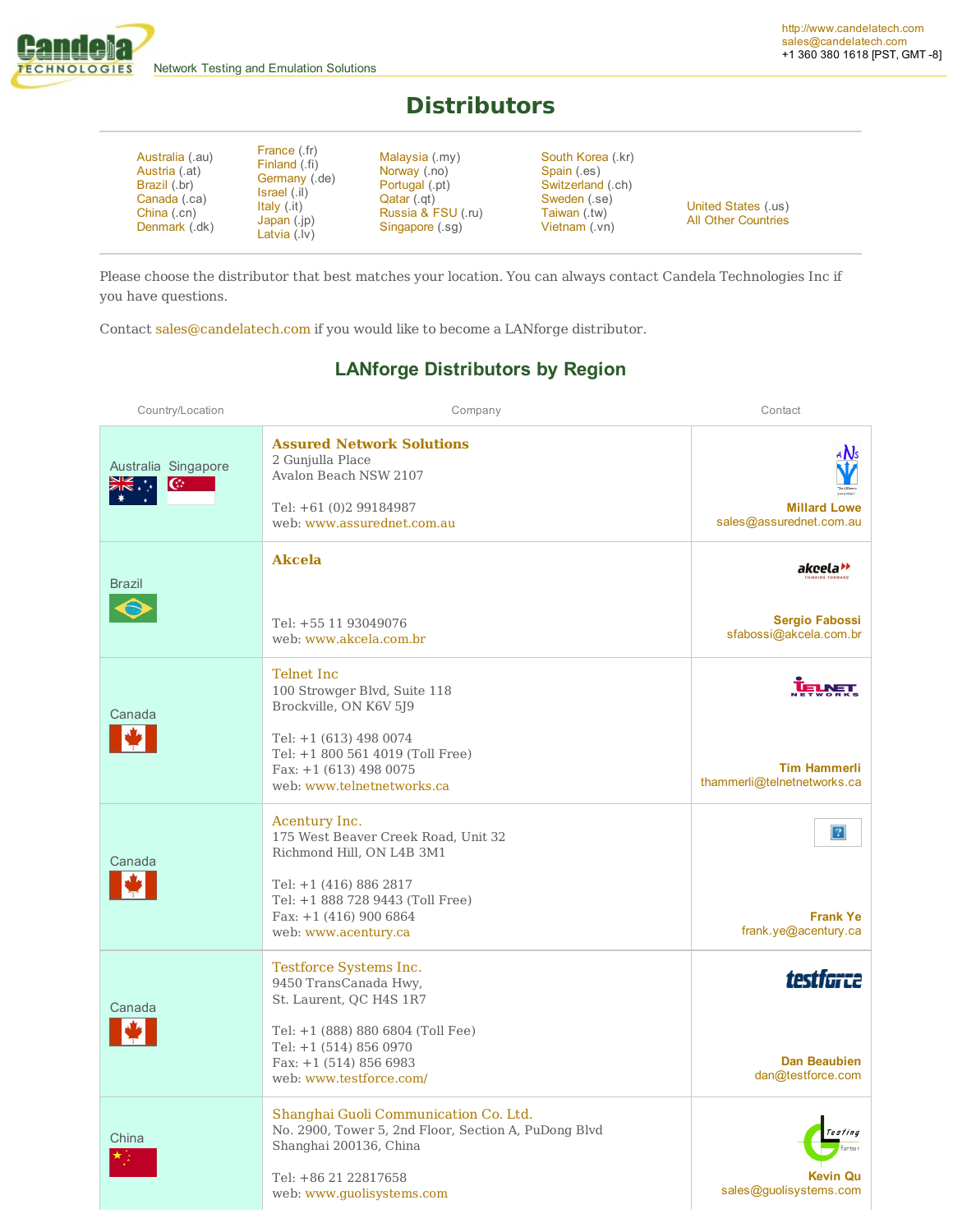| China              | Paralink Networks Shanghai Inc.<br>Room 609, Huawen International Plaza, 999 West Zhong Shan Rd<br>Shanghai 200051, China<br>Tel: +86 21 32503992, +86 21 32503912 | <b>ParaLink</b><br><b>Sales</b>                       |
|--------------------|--------------------------------------------------------------------------------------------------------------------------------------------------------------------|-------------------------------------------------------|
|                    | web: www.paralink.com.cn                                                                                                                                           | sales@paralink.com.cn                                 |
| China              | <b>Super Instruments Corp</b><br>Suite 506, Golder Plaza<br>10 Huayuan East Road, Beijing 10083, China                                                             |                                                       |
|                    | Tel: +86-10-5128-8181<br>Fax: $+86-10-5128-8281$<br>web: www.superinst.com.cn                                                                                      | <b>Rose Lin</b><br>Info@superinst.com.cn              |
| China              | Linkwen Electronics Co., Ltd<br>Room 2912, Building 1, Younger Sun City, Suzhou Industrial Park,<br>Jiangsu, China                                                 | <b>LinkWen</b>                                        |
|                    | Tel: 18862140072<br>web: www.linkwen.com                                                                                                                           | <b>LinkWen Sales</b><br>sales@linkwen.com             |
| China              | Linkwen Electronics Co., Ltd<br>No. 8, Room 727, Lianpeng East Road, Shiqi Dist., Zhongshan City,<br>Guangdong Province, China                                     | <b>LinkWer</b>                                        |
|                    | Tel: 13417379263<br>web: www.linkwen.com                                                                                                                           | <b>LinkWen Sales</b><br>sales@linkwen.com             |
| Denmark Sweden     | NordicLAN AB<br>Kottbygatan 5<br>16474 KISTA, SWEDEN                                                                                                               | <b>O</b> Nordic L<br><b>Network Performance Parts</b> |
| Norway<br>Finland  | Tel: +46 8 444 36 70<br>Fax: +46 8 444 36 75<br>web: www.nordiclan.se                                                                                              | <b>Robert Klasson</b><br>robert.klasson@nordiclan.se  |
| France Switzerland | <b>STELLIANS</b><br>9 avenue Alexandre Maistrasse<br>92500 Rueil Malmaison, France                                                                                 | 2                                                     |
|                    | Tel: +33 (0)1 80 41 00 56<br>Fax: +33 (0)1 71 11 39 61<br>web: www.stellians.com                                                                                   | information@stellians.com                             |

Candela Technologies, Inc., 2417 Main Street, Suite 201, P.O. Box 3285, Ferndale, WA 98248, USA<br>www.candelatech.com | sales@candelatech.com | +1 360 380 1618

| Country/Location                   | Company                                                                                             | Contact                                         |
|------------------------------------|-----------------------------------------------------------------------------------------------------|-------------------------------------------------|
| Germany Austria<br>Switzerland     | MEN@NET GmbH<br>Am Flugplatz 4/Geb. 19<br>D-23560 Luebeck, Germany                                  | MEN @ NET<br>N.W.                               |
|                                    | Tel: $+49(0)4515040500$<br>Fax: +49 (0)451 50 40 501<br>web: www.menatnet-trade.de                  | <b>Candela Sales</b><br>candelatech@menatnet.de |
| <b>Israel</b><br>$\overline{\ast}$ | <b>RDT Systems</b><br><b>RDT</b> House<br>5 Ha'arad Street, Ramat Hahayal<br>Tel-Aviv 69710, Israel | RDT<br><b>Systems</b>                           |
|                                    | Tel: +972-50-7692163<br>web: www.rdt.co.il                                                          | <b>Victor Dembovsky</b><br>victord@rdt.co.il    |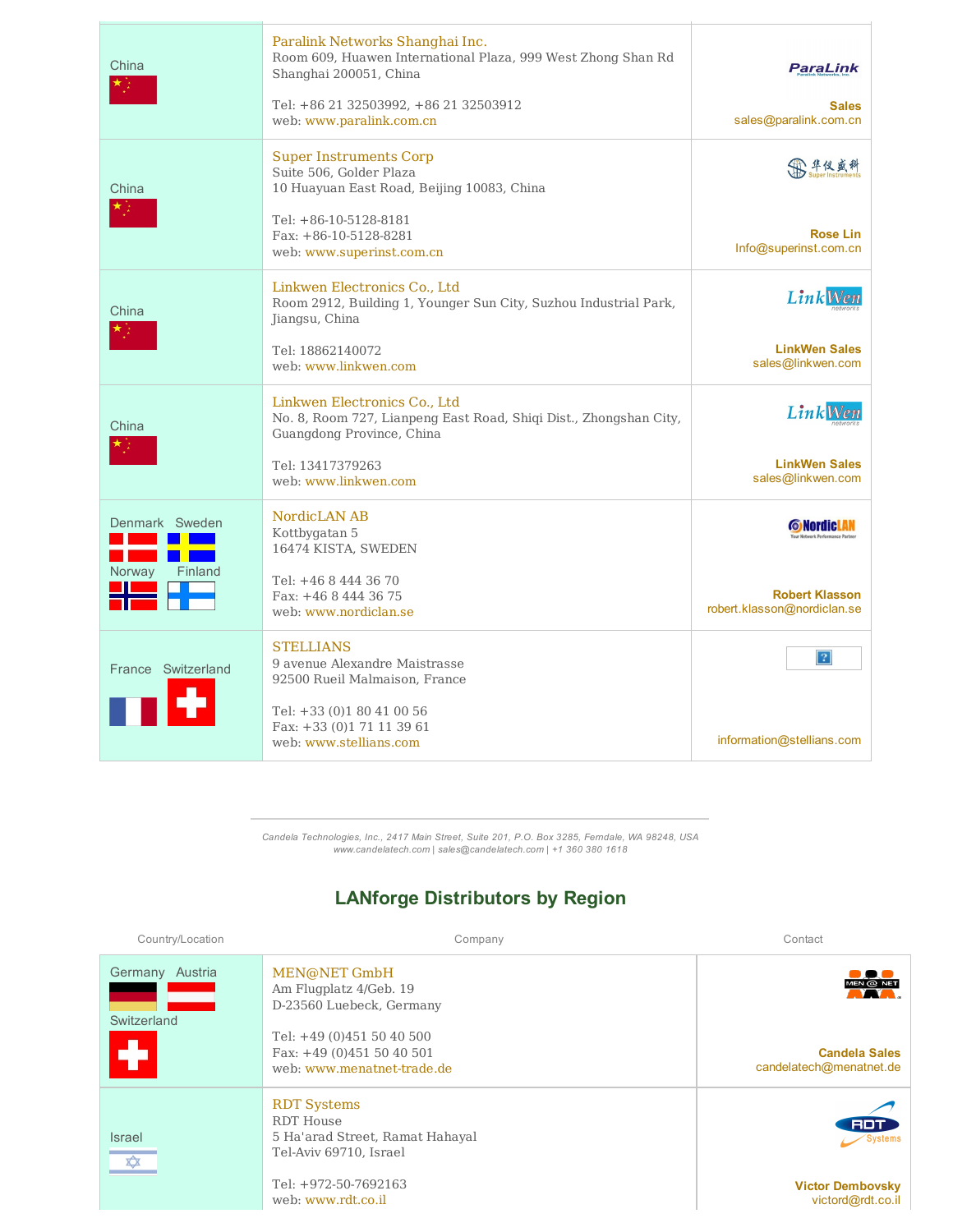| Italy       | Ampercom S.r.l.<br>Via Torri Bianche, 10 - Palazzo Betulla<br>20871 Vimercate MI (Italy)<br>Tel: $+3903969062.31$<br>Fax: +39 039 6260037<br>Skype: nazareno.giancani | <b>HALL AMPERCOM</b><br>Nazareno Giancani<br>nazareno.giancani@ampercom.com<br>Mobile: +39 366 62 08 036 |
|-------------|-----------------------------------------------------------------------------------------------------------------------------------------------------------------------|----------------------------------------------------------------------------------------------------------|
|             | web: www.ampercom.com                                                                                                                                                 |                                                                                                          |
| Japan       | <b>IPNetFusion K.K.</b><br>VORT Hatagaya Bldg. 5F, 1-8-3 Hatagaya, Shibuya-ku,<br>Tokyo 151-0072, Japan                                                               |                                                                                                          |
|             | Tel: $+81-3-5304-7560$<br>Fax: $+81-3-5304-7566$<br>web:www.ipnetfusion.co.jp                                                                                         | $info$ - $\phi$ ipnetfusion.co.jp                                                                        |
| South Korea | <b>ANS Telecom</b><br>Rm C708 (Sigma2, Gumi-dong), 164, Tancheonsang-ro, Bundang-gu,<br>Gyeonggi-do, South Korea, 463-741                                             | ANSTelecom                                                                                               |
|             | Tel: $+82-31-621-0823$<br>Fax: $+82-31-621-0825$<br>web: www.anstelecom.com                                                                                           | <b>Sales</b><br>anst@anstelecom.com<br>Mobile: +82-11-789-0511                                           |

 $\Gamma$ 

Candela Technologies, Inc., 2417 Main Street, Suite 201, P.O. Box 3285, Ferndale, WA 98248, USA<br>www.candelatech.com | sales@candelatech.com | +1 360 380 1618

| Country/Location | Company                                                                                                                                          | Contact                                                  |
|------------------|--------------------------------------------------------------------------------------------------------------------------------------------------|----------------------------------------------------------|
| Latvia           | OptiCom<br>5 Rupniecibas Street<br>Riga, LV-1010, Latvia                                                                                         | <b>OptiCom</b>                                           |
|                  | Tel: +371 7 331878<br>Fax: +371 7 338628<br>web: www.opticom.lv                                                                                  | The Office<br>office@opticom.lv                          |
| Latvia           | <b>Skailoks Ltd</b><br>Brivibas gatve 280-1,<br>Riga, LV-1006, Latvia                                                                            | <b>SKAILOKS</b>                                          |
|                  | Tel: +371 7 801681<br>Fax: +371 7 801680<br>web: www.skailoks.lv                                                                                 | The Office<br>office@skailoks.lv                         |
| Malaysia         | I.S. Technologies<br>& Telecommunications Sdn Bhd<br>No.20, Jalan Opera G, Seksyen U2, Taman TTDI Jaya,<br>40250 Shah Alam, Selangor Darul Ehsan |                                                          |
|                  | Tel No: 03-7842 2600<br>Fax No: 03-7842 2700<br>web: www.istech.com.my                                                                           | <b>Mohd Fairuz Mohd Saari</b><br>fairuz@istechtel.com.my |
| <b>Russia</b>    | <b>RDT</b> Systems<br><b>RDT</b> House<br>5 Ha'arad Street, Ramat Hahayal<br>Tel-Aviv 69710, Israel                                              |                                                          |
|                  | Tel: +972-50-7692163<br>web: www.rdt.co.il                                                                                                       | <b>Victor Dembovsky</b><br>victord@rdt.co.il             |
|                  | Linkwen Electronics Co., Ltd                                                                                                                     | Link                                                     |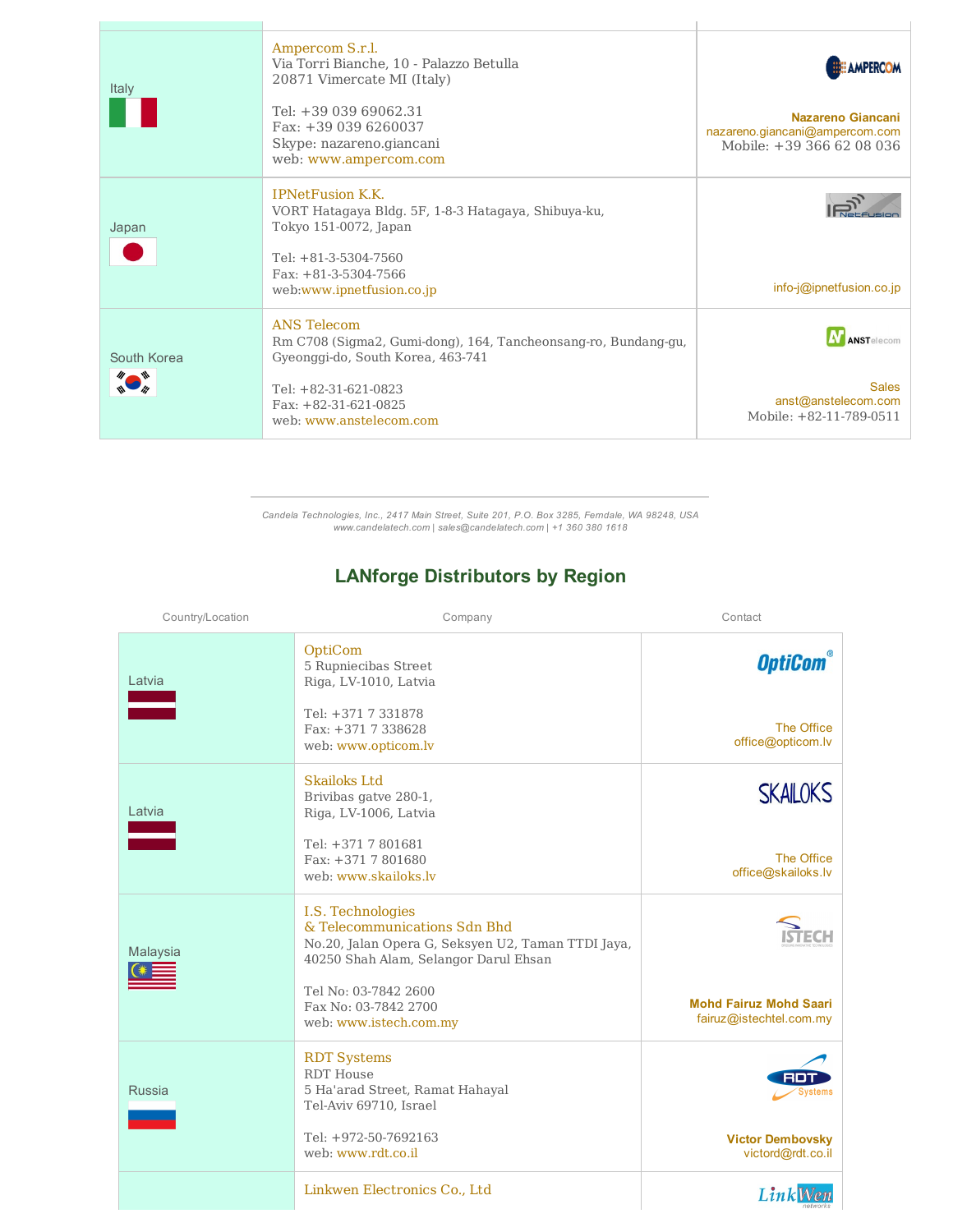| Taiwan | 7F, No.920, Zhongzheng Rd., Zhonghe Dist.,<br>New Taipei City, 23586, Taiwan(R.O.C.)<br>Tel: 886-2-22266209<br>Fax: 886-2-22266309<br>web: www.linkwen.com.tw | <b>LinkWen Sales</b><br>sales@linkwen.com.tw                |
|--------|---------------------------------------------------------------------------------------------------------------------------------------------------------------|-------------------------------------------------------------|
| Taiwan | Kalwave Technology Corporation<br>3F.-1, No.11, Yuying St., Wenshan Dist.,<br>Taipei 116, Taiwan(R.O.C.)<br>Tel: 886-2-27221061<br>web: www.kalwaye.com       | <b>Kalwave</b><br><b>Kalwave Sales</b><br>sales@kalwave.com |
| Taiwan | Paralink Networks, Inc.<br>18F., No.104, Sec. 1, Xintai 5th Rd., Xizhi Dist.,<br>New Taipei City, Taiwan<br>Tel: 886-2-2696-2828<br>web: www.paralink.com.tw  | <b>ParaLink</b><br><b>Sales</b><br>sales@paralink.com.tw    |

Candela Technologies, Inc., 2417 Main Street, Suite 201, P.O. Box 3285, Ferndale, WA 98248, USA<br>www.candelatech.com | sales@candelatech.com | +1 360 380 1618

| Country/Location             | Company                                                                                                                                    | Contact                                                           |
|------------------------------|--------------------------------------------------------------------------------------------------------------------------------------------|-------------------------------------------------------------------|
| Portugal<br>思                | Globalwire<br>Av. do Brasil, n56<br>2700 134 Amadora, Portugal<br>Tel: +351 214 957 281<br>Fax: +351 214 964 970<br>web: www.globalwire.pt | o) globalwire<br><b>Cristina Silva</b>                            |
|                              |                                                                                                                                            | comercial@globalwire.pt                                           |
| Portugal<br>Spain<br>$\circ$ | Aplicaziones de Telecomunicaciones<br>y Telecontrol, S.A.<br>C/Provisional Hierro Uno, num. 1-Portal A, 3B<br>28045 Madrid, Spain          | aplicaziones                                                      |
|                              | Tel: +34 91 64 94 452<br>Fax: +34 91 64 94 887<br>web: www.aplicazion.es                                                                   | Miguel A. Gonzalez San Martin<br>comercial@aplicazion.es          |
| Qatar                        | Aid Networks & Systems<br>PO Box 32214<br>Doha, Qatar                                                                                      |                                                                   |
|                              | Tel: +974 4413582<br>Fax: +974 4427607<br>Ctc: +974 5820905<br>web: www.aidnetsys.com                                                      | <b>Adrian Joseph</b><br>adrian@aidnetsys.com                      |
| Vietnam                      | ASIC Consulting & Technologies Services JSC<br>N162, Hoang Sam Str, Cau Giay Dist<br>Hanoi, Vietnam                                        | ASIC                                                              |
|                              | Tel: $+ 84437481504$<br>web: asic.vn                                                                                                       | <b>Nguyen Viet Dzung</b><br>dzung.nguyen@asic.vn<br>sales@asic.vn |
| USA, and all others          | Candela Technologies Inc.,<br>2417 Main Street, Suite 201, P.O. Box 3285,<br>Ferndale, WA 98248, USA                                       |                                                                   |
|                              | Tel: +1 360 380 1618<br>Fax: +1 360 380 1431                                                                                               | <b>Ben Greear</b><br>sales@candelatech.com                        |